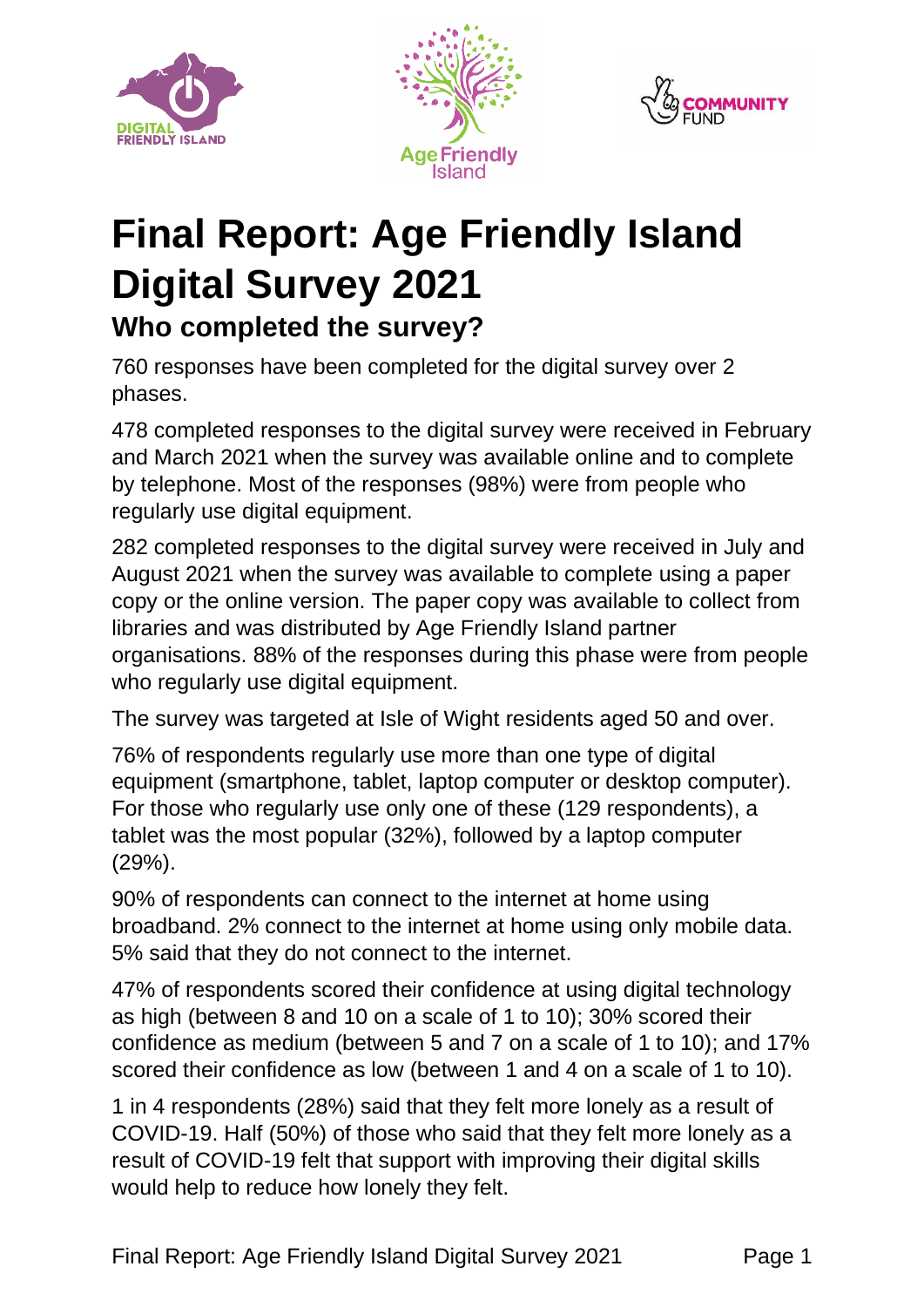Due to the lockdown restrictions that were in place when Phase 1 of the survey was carried out, the survey was primarily promoted through digital media and, although there was an option to encourage friends and family who were not digitally connected to complete the survey by telephone, there were very few responses from those who are not already digitally connected.

In Phase 2 of the survey paper copies were available in addition to online completion. These were distributed by Age Friendly Island partner organisations as well as being available to collect from libraries and leisure centres and sent in the post on request.

**This needs to be taken into consideration when interpreting the results of the survey.**

### **What would people like to be able to do?**

More than a quarter (26%) of respondents said that they would like to be able to book and attend virtual GP appointments and 1 in 7 (14%) said that they would like to be able to order prescriptions online. 1 in 7 respondents (13%) would like to be able to do some online learning.

Of the 127 respondents with a low confidence score (between 1 and 4 on a scale of 1 to 10):

- 1 in 4 would like to be able to book and attend virtual GP appointments (28%), take part in online learning (27%), make a reservation online (for example at a pub or restaurant) (25%), order prescriptions online (24%) or talk to friends and family using online video calling (23%).
- 1 in 5 would like to be able to complete online forms (21%) or access hobbies and activities available online (20%).
- 1 in 6 would like to be able to book a holiday (17%), shop online (17%), or search for information online (16%).

- 1. Provide support to enable people to book and attend virtual GP appointments and order prescriptions online.
- 2. Provide support for older people with low confidence in a wide range of digital activities.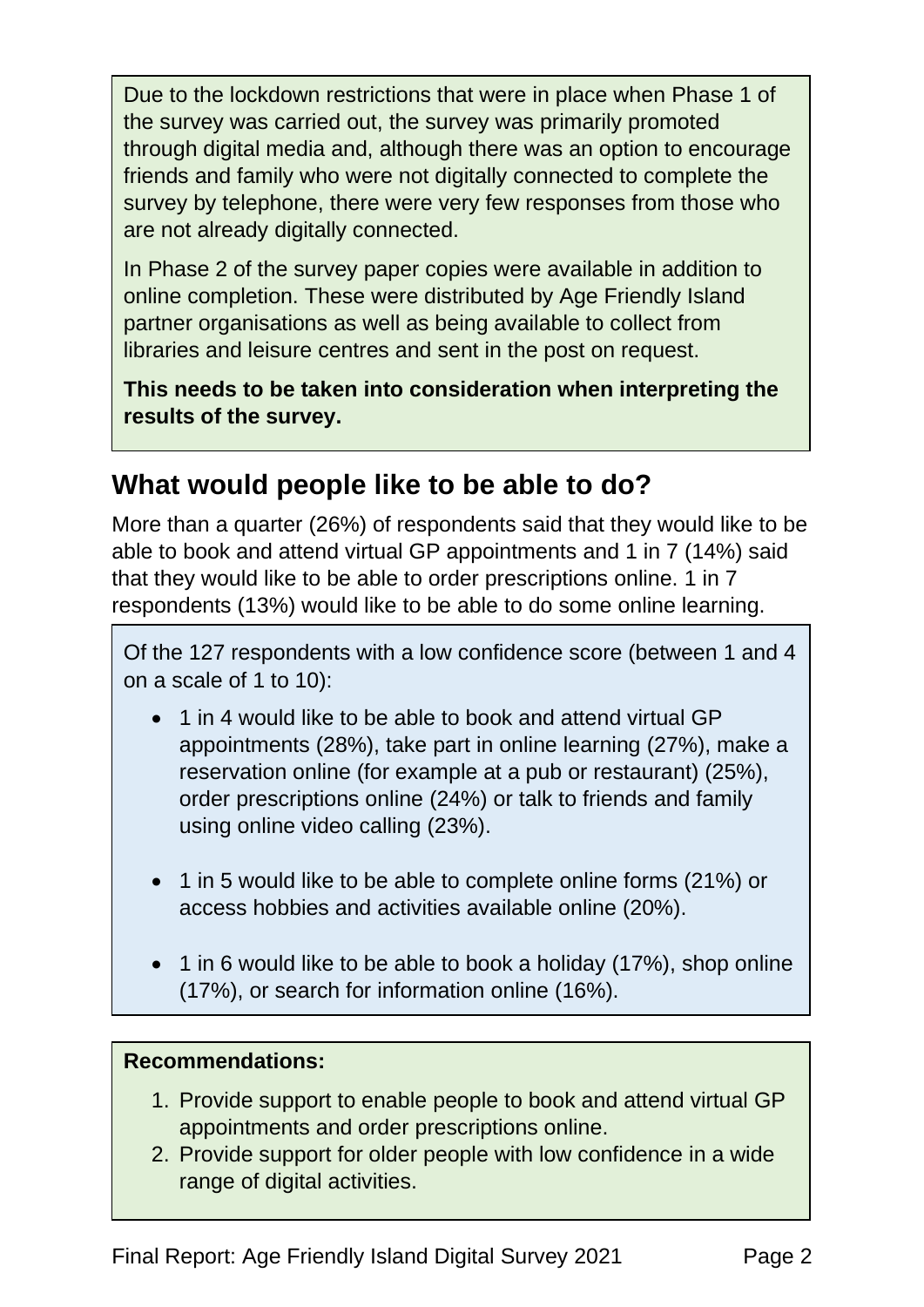### **What problems do people experience?**

A third of respondents (32%) said that they are worried about scams/online fraud.

1 in 5 respondents (20%) said they lack skills/knowledge of how to use digital technology.

1 in 5 respondents (22%) said they lack confidence at using digital technology.

Some respondents (9%) said their equipment is old and not up to date with current technology.

Some (8%) have health or access conditions that make it difficult for them to use digital technology (e.g. sight, hearing, dementia, learning difficulties).

5% of respondents said that they don't have internet access at home and 4% of respondents said they do not own any devices/equipment.

### **What digital support would help improve confidence?**

1 in 5 respondents (21%) said that support using specific devices would help their confidence improve.

1 in 7 (15%) said that support using specific websites or platforms would help improve their confidence.

For 1 in 5 (19%), a better understanding of how to stay safe online would help improve their confidence.

1 in 6 (17%) said that more opportunities to practice these skills would help.

1 in 7 (14%) said support using the internet would help improve confidence.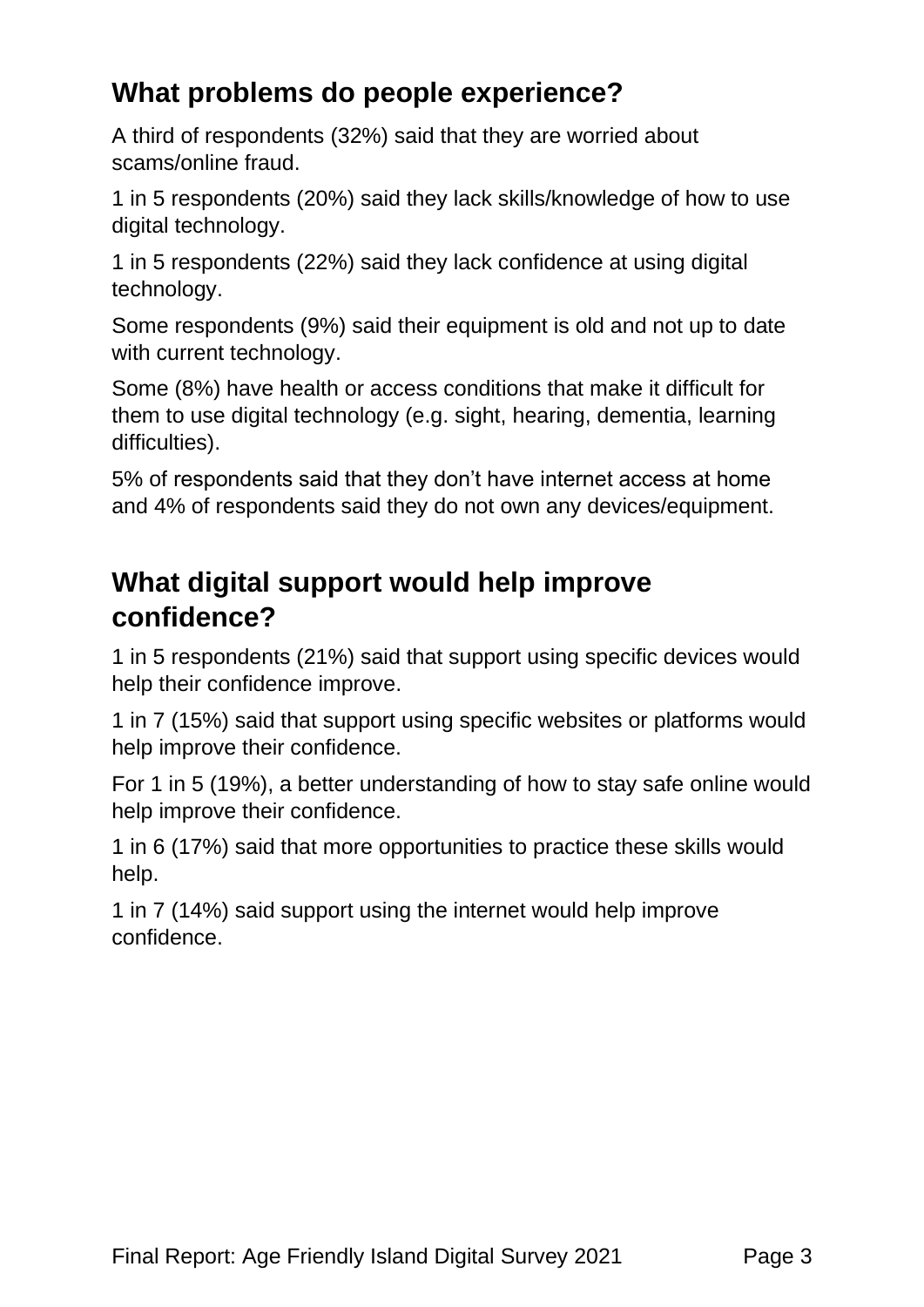Other problems and support requirements that respondents specified ranged from basic support to more advanced, and included:

- o Help provided is too complicated; online instructions can be unclear and use acronyms
- o Cost
- o Unreliable internet connections
- $\circ$  Help when changing equipment
- o Help to solve problems when things go wrong
- $\circ$  The need to keep up with constantly changing technology
- o Updating computer
- o Programming and coding
- o Understanding storage
- o Understanding the questions that are asked when carrying out an operation e.g. downloading
- o Relentless push to doing things online; preference to speaking to someone; inequalities of costs for non-digital; not wanting to use digital access
- o Setting equipment up; not able to use things to full potential, including TV
- o Lots of passwords
- o Accessibility issues including time out function of some websites.
- o Confidence gets dented

- 3. Provide support to help older people to understand how to stay safe online.
- 4. Provide a range of opportunities for older people to improve their skills and knowledge of digital technology to meet their specific needs.
- 5. Provide opportunities for older people to practice their digital skills.
- 6. Investigate opportunities to provide, or enable people to purchase or loan, up to date equipment that meets their access needs, and opportunities to access the internet.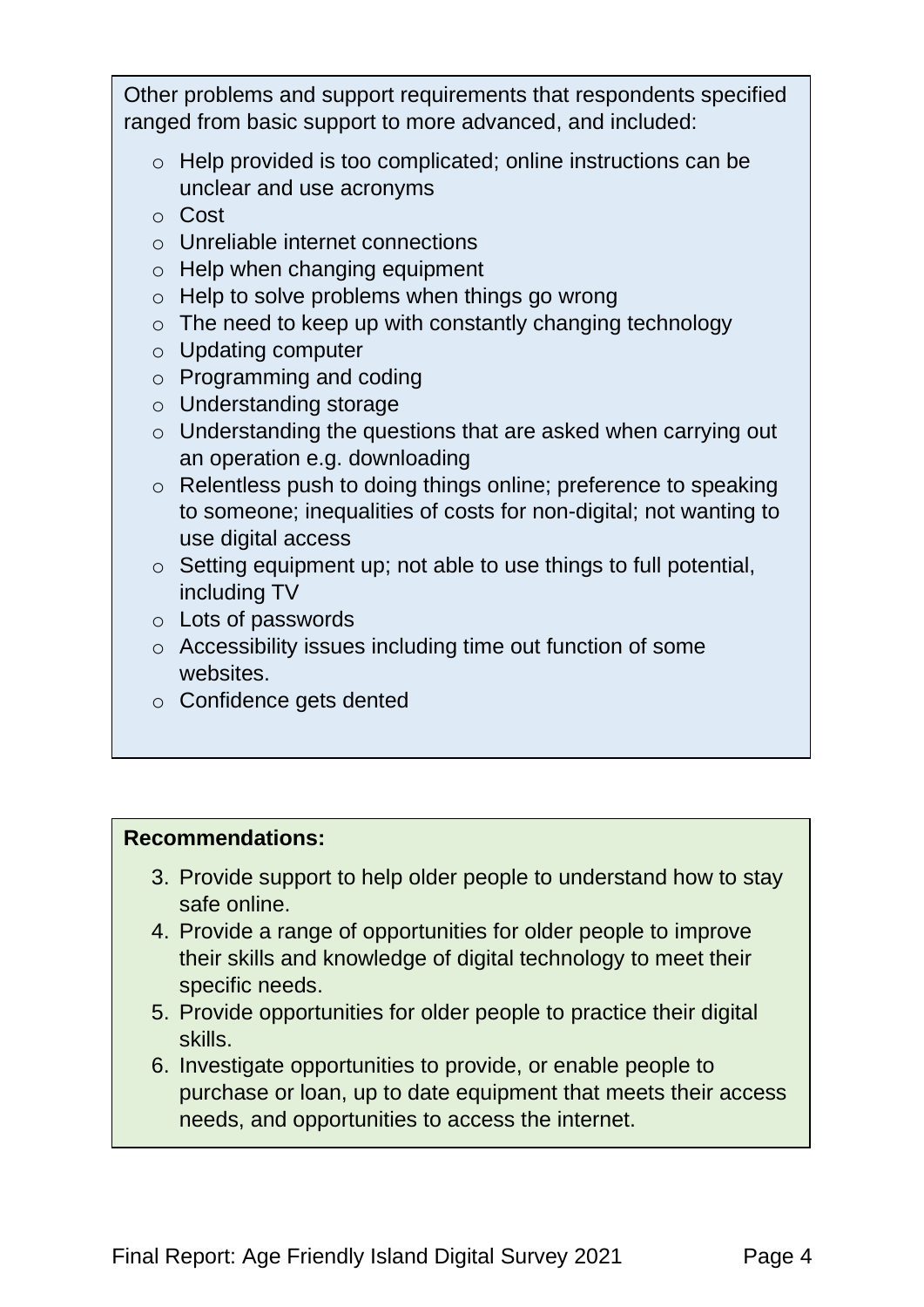### **How would people like to receive this support?**

Overall (760 responses), 1 in 3 respondents (32%) would like to receive support through 1 to 1 sessions in person.

1 in 4 would like to watch a video (27%) or follow written guidance in a booklet (25%).

1 in 5 would like to attend a group class in person (21%) or follow written guidance online (20%).

Some respondents would also like online sessions; 12% of all 760 respondents would like 1 to 1 online sessions and 9% would like online group classes.

The preferences for how to receive support were different for different confidence levels.

Respondents with high confidence scores (360 respondents) would prefer watching a video (37%), following written guidance online (31%), following written guidance in a booklet (23%) and 1 to 1 sessions in person (21%).

Those with low confidence scores (127 respondents) would prefer 1 to 1 sessions in person (54%), following written guidance in a booklet (29%) and group classes in person (29%).

Other suggestions for how to provide support included:

- $\circ$  A step by step printed guide from basics
- o Guidance without jargon/difficult terminology
- o Telephone helpline; email support
- o A trusted place to go when needed
- $\circ$  A support group
- o A monthly forum with an IT expert and where people might be able to help each other
- o Remote support using screen accessing software

1 in 3 respondents (34%) had received support to use digital tools, most frequently from friends or family (23%), or an employer (10%). Some had received support from a college/training organisation (6%), local charity (3%) or bank (3%). Others mentioned a tutor or private help, and some stated that they were self-taught or used online learning.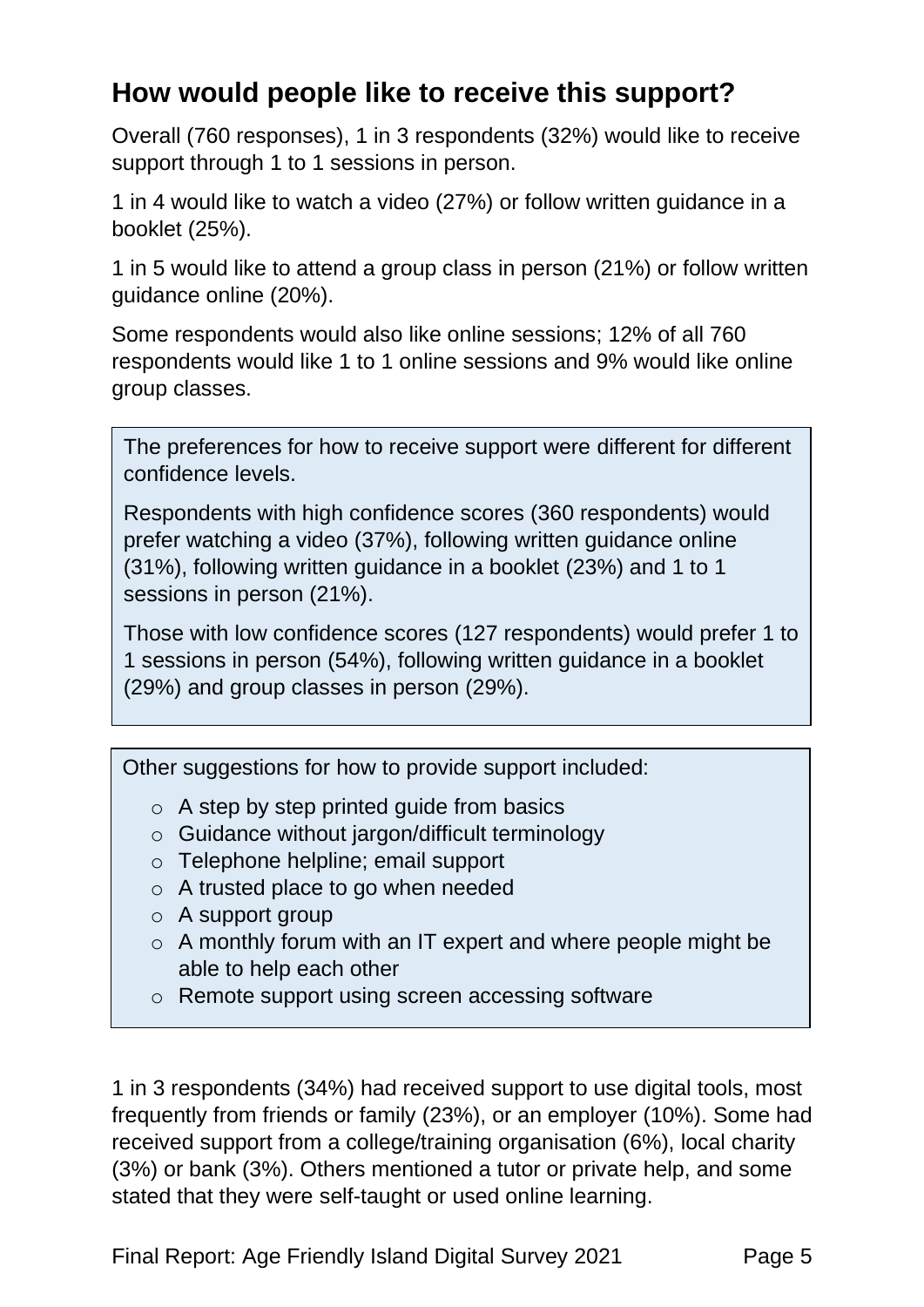50% of respondents said that they would search online for help or support with the use of their digital technology. A quarter of respondents (26%) said that they would ask a friend or family member for support. Some respondents (6%) would use a local organisation and specified local IT companies and local community organisations or charities that they would use. Respondents also said that they would go to public buildings (9%) and banks (5%) for support.

A small number of respondents (1%) said that they do not know where to go to get digital support.

Some respondents would face challenges if accessing digital support services:

- 1 in 8 respondents (12%) have reduced mobility which would make it difficult for them to access support or training in person.
- 1 in 8 respondents (13%) have no access to transport which would make it difficult for them to access support or training in person.
- 1 in 4 respondents (25%) would face at least one challenge if accessing digital support services in person.

Other challenges for accessing support in person included:

- o Failing eyesight
- o Poor hearing; most training does not support BSL users
- o Caring responsibilities
- o Health conditions so do not want to leave home
- o Memory problems
- o Internet problems (for online support)
- o Needs to be accessible for public transport
- o Stairs

- 7. Support should be available in a variety of formats and consider access needs.
- 8. Support for all levels should be available as 1 to 1 support in person, videos and written guidance in booklets.
- 9. Support for those with high confidence should also be available through written guidance online.
- 10.Support for those with low confidence should also be available in person through group sessions.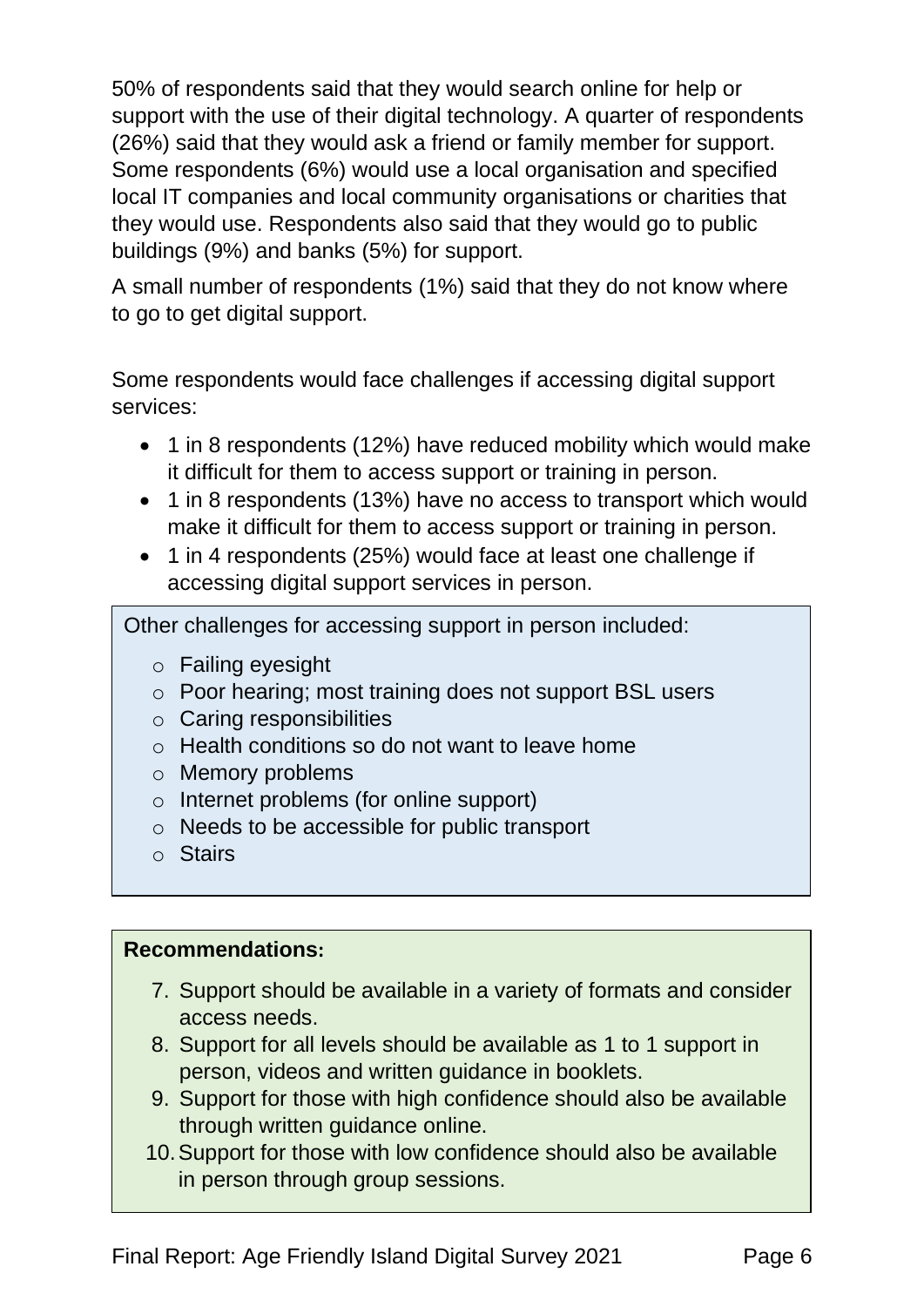### **Where should support be advertised?**

Local newspaper (63% of respondents), newsletters of local organisations (53%), noticeboards (49%) and local radio (48%) were the most popular suggestions for where we should advertise help and support.

Numerous other suggestions were made for where to advertise support including:

- o GP surgeries
- o Libraries
- o Social media user groups and community pages
- o Specific websites
- o Local organisations
- o Post / leaflet through door
- o Pub / theatre / bus stops
- o Have a stand in a supermarket

- 11.Available support should be advertised to a wide audience using local newspaper, newsletters, local radio and/or noticeboards.
- 12.An advertising campaign should also consider the various additional methods of reaching older people through local groups and communities.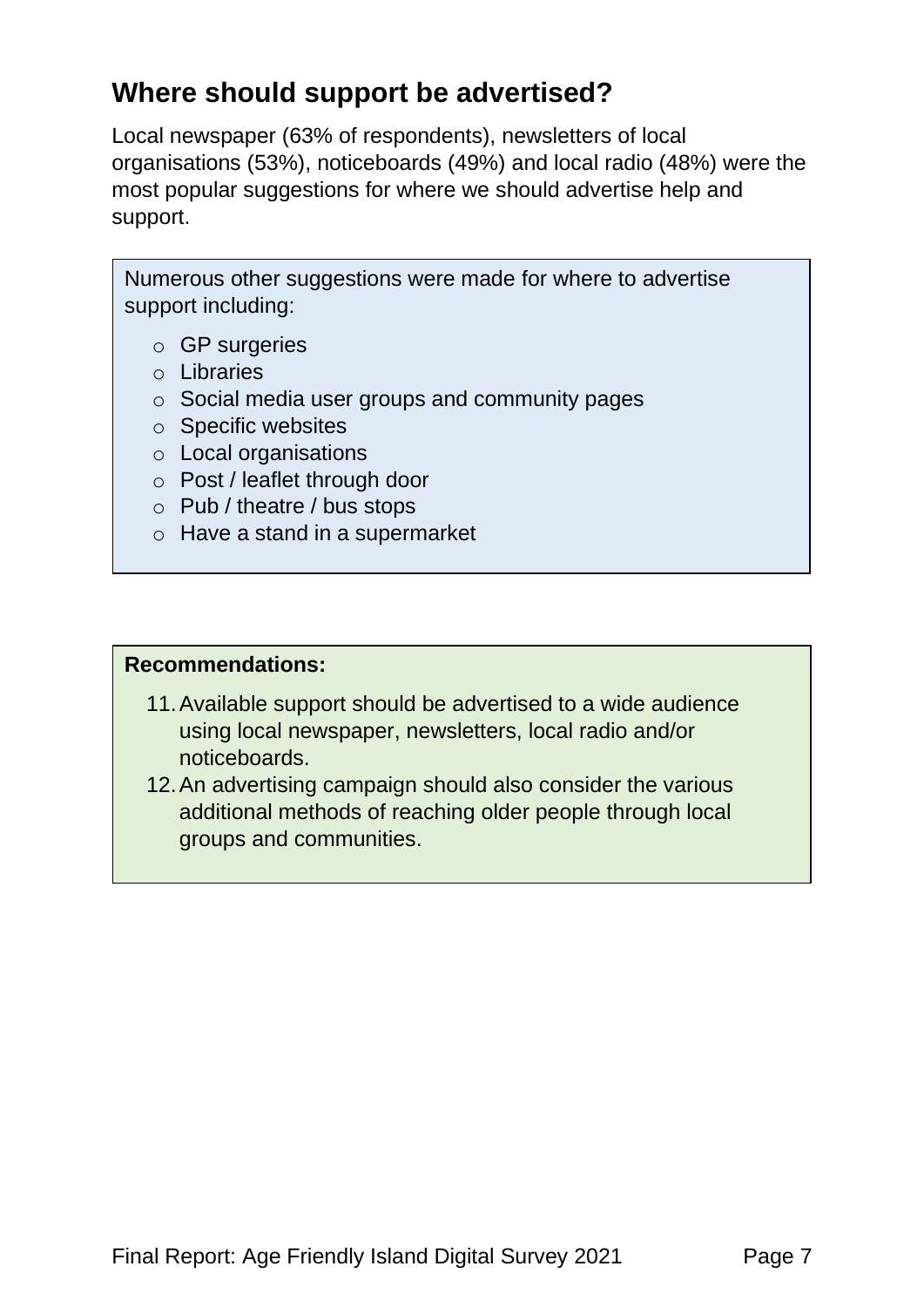## **Who is not interested in Digital Connectivity?**

27 of the 760 responses (4%) were from people who are not interested in participating in any of the suggested digital activities (4 of these respondents do currently send text messages, but these respondents were included in this section as text messages can be sent from a basic mobile phone).

None of these 27 respondents used Smartphones, tablets, laptop computers or desktop computers regularly.

Reasons for not using any of the listed digital equipment included:

- Not interested / not required to live simply
- No equipment
- Cost
- Relatives do any digital activity needed
- Age
- Not IT literate / unable to understand it
- Unable to due to visual impairment
- Concerns about sharing personal information online
- Cannot manipulate them
- Media "chat" websites lead to arguments and ill feeling because comments are not thought out before they are sent.

Some respondents were happy communicating the "old fashion way" by mail and landline telephone.

A respondent said that they "just don't want to learn at my age" and another suggested "No digital technology no problems". Others are put off by the possibility of scams.

One mentioned that they have to pay higher utility bills as they do not use the internet and would like there to be some provision for people who cannot use the internet or don't want to.

Two of the respondents had received some support or training. Some of the respondents said they would look to friends and family for any support needed.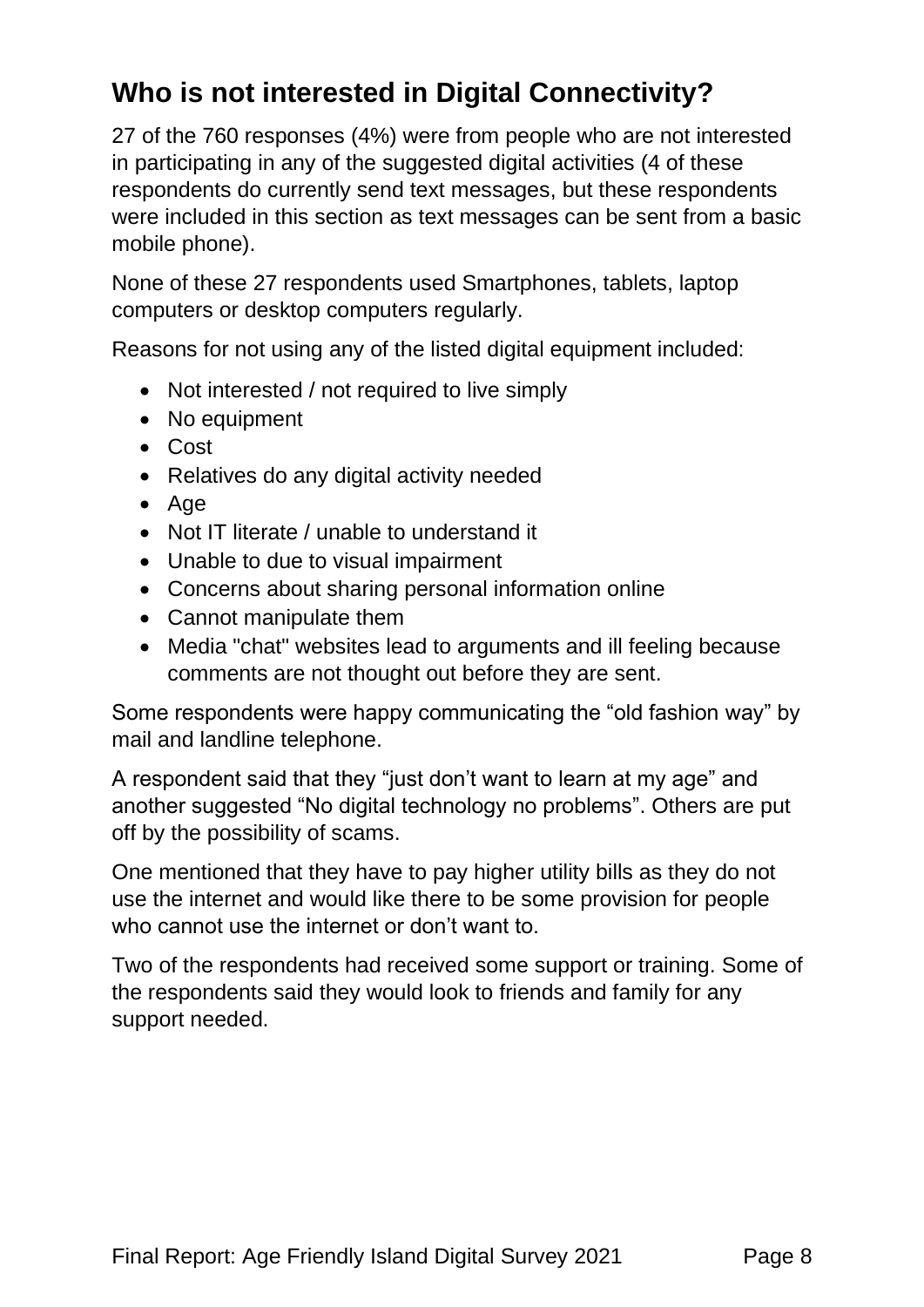8 of these 27 respondents (30%) said that they felt more lonely as a result of COVID-19, but only 2 respondents (7%) felt that support with improving their digital skills, or access to digital tools, would help to reduce how lonely they felt.

- 13.Provide support for those not digitally connected themselves, to access services that are online.
- 14.Encourage service providers and businesses to provide / consider equality of services for those who are not digitally connected.